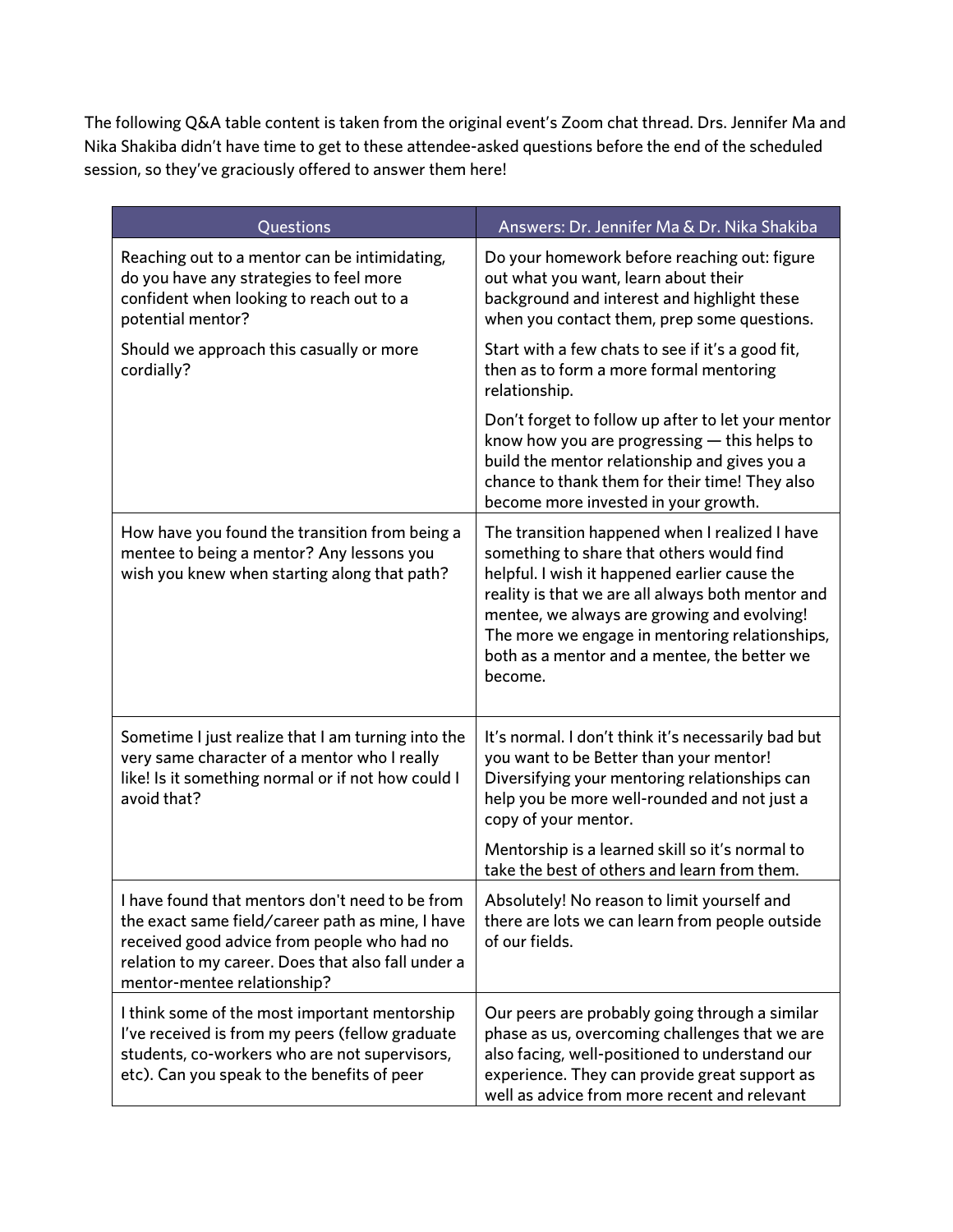| networks (I see 'online peer communities' on<br>your slide there)?                                                                                                                                                                                                                                                                                                                                                                                                                                                        | experiences. They may also point us to<br>resources that they find helpful.                                                                                                                                                                                                                                                                                                                                                                                             |
|---------------------------------------------------------------------------------------------------------------------------------------------------------------------------------------------------------------------------------------------------------------------------------------------------------------------------------------------------------------------------------------------------------------------------------------------------------------------------------------------------------------------------|-------------------------------------------------------------------------------------------------------------------------------------------------------------------------------------------------------------------------------------------------------------------------------------------------------------------------------------------------------------------------------------------------------------------------------------------------------------------------|
| while I personally have had many positive<br>mentors in my time in academia, I have also<br>encountered/heard about numerous cases<br>where the basic hierarchy in academia leads to<br>people putting trust in people who should be<br>mentors, but instead end up taking advantage of<br>the student who came to them for help. Do you<br>have any comment on how to best screen<br>mentors or deal with a scenario where someone<br>who is in power and should be a positive<br>influence is acting as a negative one? | Don't assume and look for these behaviours that<br>are signs of a productive, healthy mentoring<br>relationship: aligning expectations, building<br>rapport, maintaining open communication,<br>facilitating mentee agency, addressing diversity<br>factors (from "The Science of Effective<br><b>Mentorship in STEMM")</b><br>The opposite of these or if you have issues in<br>these areas, it may be a sign that the mentoring<br>relationship is not right for you. |
| Having mentors from diverse backgrounds can<br>be an eye-opening experience. As the<br>relationship develops the mentor's advice to the<br>mentee may become less general as the pairing<br>grows closer over time. In your opinion, what<br>are some warning signs to look out for if a<br>mentor-mentee pair with clashing<br>personalities/ideologies attempt to develop a<br>strong/productive mentorship relationship?                                                                                               |                                                                                                                                                                                                                                                                                                                                                                                                                                                                         |
|                                                                                                                                                                                                                                                                                                                                                                                                                                                                                                                           |                                                                                                                                                                                                                                                                                                                                                                                                                                                                         |
| Do you have advice for building/fostering<br>mentor/mentee relationships given that many<br>people have very busy schedules?                                                                                                                                                                                                                                                                                                                                                                                              | Set and agree on communication channels and a<br>schedule. It could be meeting once every X<br>months, follow up emails to keep the<br>mentee/mentor accountable, etc.                                                                                                                                                                                                                                                                                                  |
| One bad experience I had with one of my<br>mentors was they were so busy they had no<br>time for mentees. So the supervision was just<br>based on a monthly meeting for 15 minutes. In<br>the case that you are not able to change them<br>(say as a supervisor), how would you address<br>this issue?                                                                                                                                                                                                                    | Look for another mentor. Committee or other<br>faculty members can be great mentors, but<br>don't limit yourself to your department or<br>institution either. Network at conferences and<br>events, look online, join communities-diversify<br>the types of mentoring relationships and don't<br>rely on one person.                                                                                                                                                    |
|                                                                                                                                                                                                                                                                                                                                                                                                                                                                                                                           | It's also important to set reasonable<br>expectations that both you and your mentor<br>have agreed upon. Sometimes it's not realistic<br>to rely on one mentor for all your advice-<br>gathering!                                                                                                                                                                                                                                                                       |
| In regards to the relationship we are building<br>with the mentor do we have to limit our<br>conversations to the project/academia or can<br>the relationship become more personal? How<br>do we build barriers without being                                                                                                                                                                                                                                                                                             | In general it should be beyond your project and<br>include support for your career and personal<br>development. How personal is up to you and<br>your mentor.                                                                                                                                                                                                                                                                                                           |